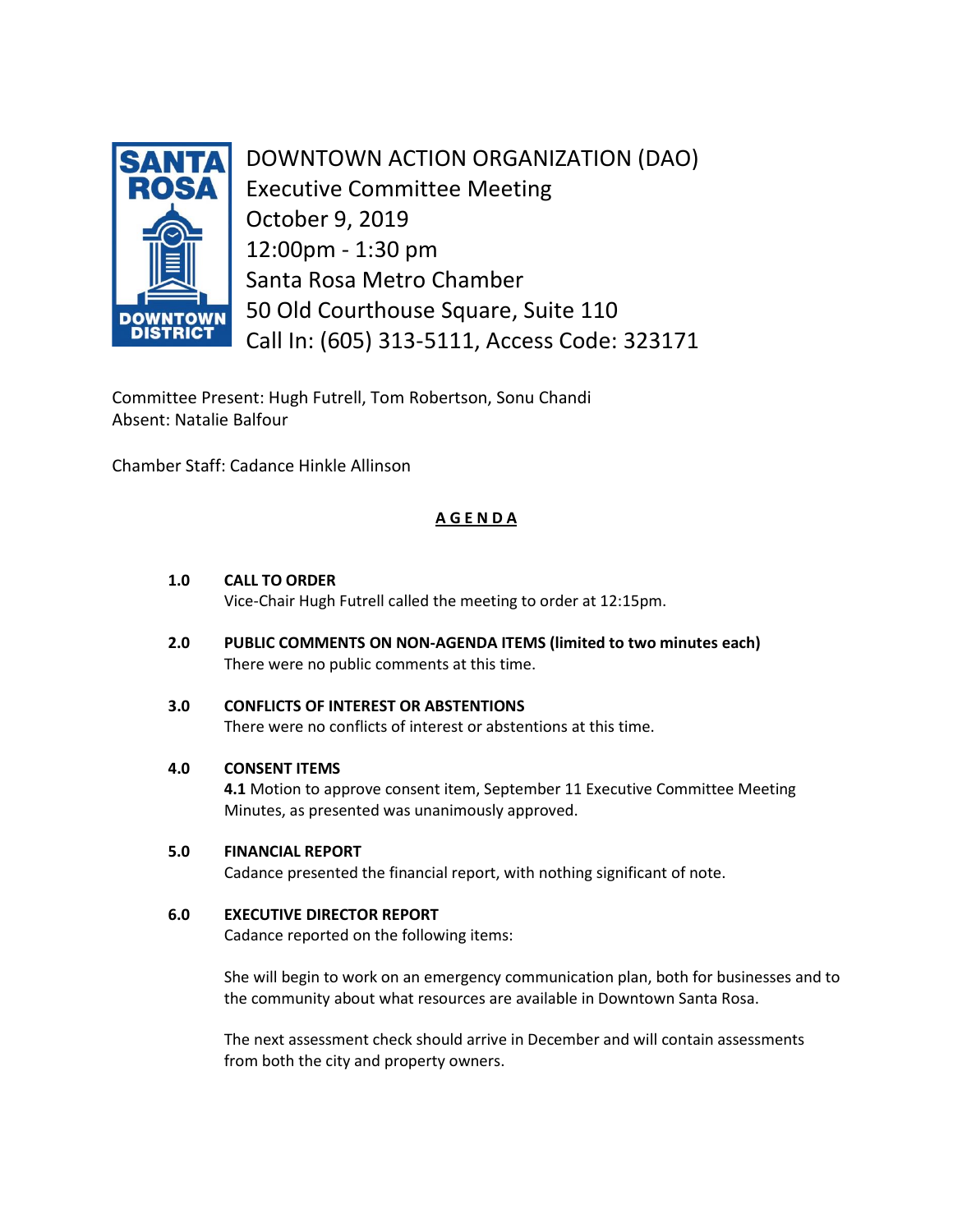The meeting with the City Manager was delayed seven weeks due to the PSPS. The committee discussed the need for the meeting to happen quickly, as all items previously shared with City Manager, were in urgent need of being managed by the city. It was determined Cadance would schedule a meeting with David and Jason to discuss prior to bringing the list of issues to council.

All board members with a one-year term have shared they would like to extend for a second year. There are vacancies for 2020.

A meeting with the Renewal Enterprise District occurred with initial discussions about the potential of partnering together on a downtown marketing plan.

A discussion ensued about the need for more than seed funding to create an operational marketing plan. The Executive Committee determined it would like to evaluate the potential of creating a BIA to create a sustainable and reliable funding source. Hugh will investigate practical limitations of forming a BIA and Sonu will begin having conversations with merchants. Initial interest will be discussed at the next board meeting.

Fridays on  $4<sup>th</sup>$  is moving forward and a meeting is being held soon to determine how to keep the event going to benefit downtown businesses the most.

Due to the PSPS, the info session on Waste Management was canceled and is being rescheduled in December. A Parking Info Session is scheduled for November 13.

Retailers would like to have a regular gathering where they can discuss needs relevant to them, which Cadance will help facilitate, though any initiatives that arise as a result will need to be volunteer driven.

The Parking Committee is still working to get the 6pm roll back on Council's agenda. Sonu provided some restaurant statistics that show that restaurants are down as a result of the change.

Planning and Economic Development cannot keep funding the validation program, so alternatives will be looked into that keep the program running and push drivers to garages.

The Creative Sonoma Grant was not applied for, because no strategic partner could be found to help facilitate. The DAO is currently looking for partner for Rebuild Grant, which will be applied for next month.

#### **7.0 STREET LEVEL SERVICES DISCUSSION**

Cadance showed potential salary changes that would increase the StreetPlus budget by about \$15,000 in 2020, reiterating that the current team in place has been doing an excellent job and their continuity is important. Hugh suggested that salary increases be tied to six-month reviews. Further discussion will be had to finalize details and budget for 2020.